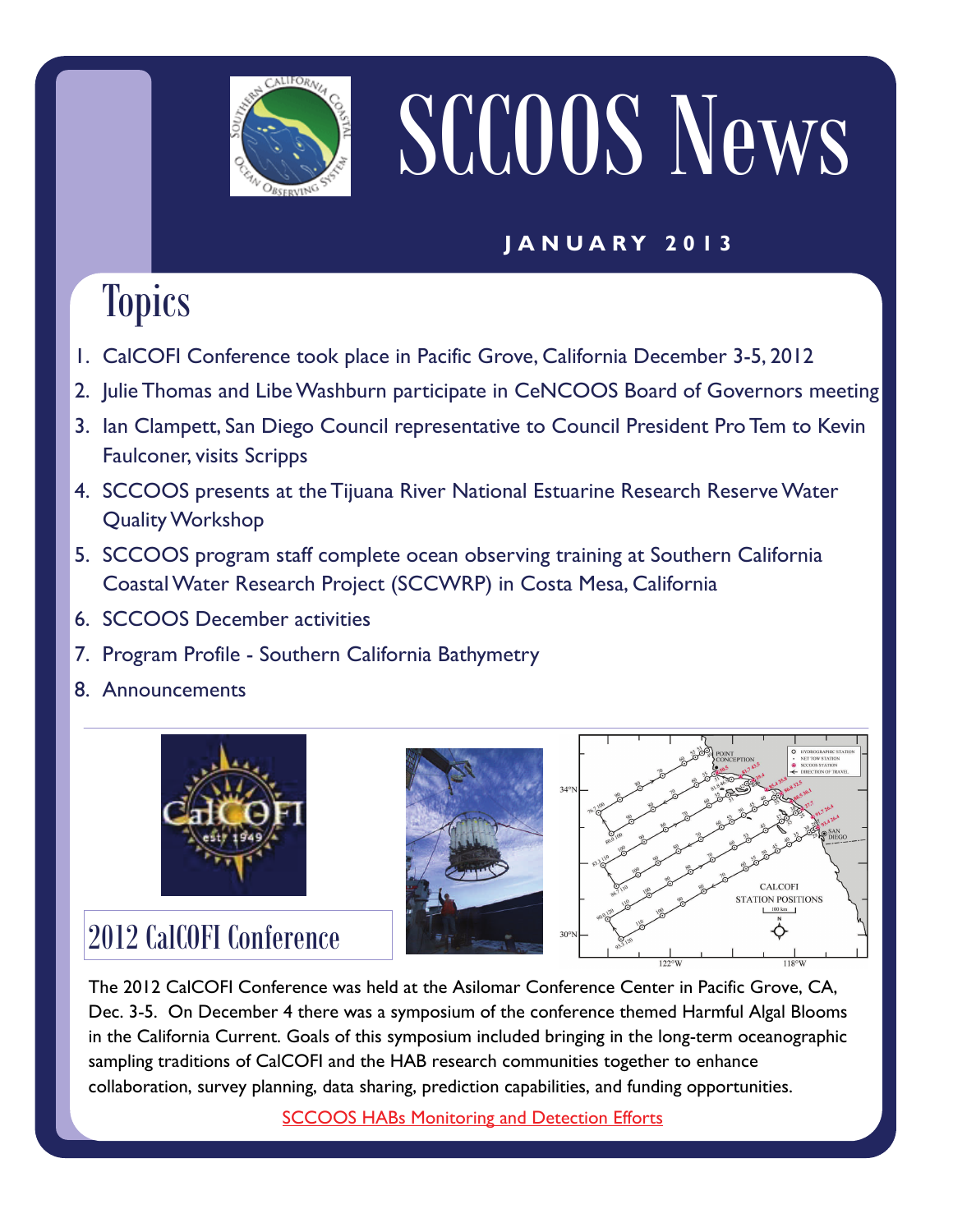## SCCOOS participates in CeNCOOS Board of Governor's Meeting



Julie Thomas, SCCOOS Executive Director, and Libe Washburn, SCCOOS Board of Governors Chair, attended the Central and Northern Coastal Ocean Observing System (CeNCOOS) Board of Governors meeting on December 10, 2012 at the Bodega Marine Laboratory in Bodega Bay, CA. The meeting included program updates in the morning and a special session on high frequency radar planning in the afternoon.

Other topics of discussion included; governance, collaboration on the overlap between CeNCOOS and SCCOOS, and CeNCOOS core capabilities



**Ian Clampett, Council Representative to Council President Pro Tem Kevin Faulconer** 

#### Ian Clampett Visits Scripps Institution of Oceanography

Ian Clampett visited Scripps on December 12, 2012 for a tour of the California Data and Information Program (CDIP), SCCOOS, and the Coastal Observing Research and Development Center (CORDC) labs in Isaacs Hall. He also met with SCCOOS Technical Director, Eric Terrill and Trisha Tacke, from the SIO Director's Office, to discuss water quality in San Diego.

#### **WILDCOAST COSTASALVAjE**

#### SCCOOS Presents at Tijuana River National Estuarine Research Reserve (TRNERR) Water Quality Workshop



TRNERR & WiLDCOAST hosted a water quality workshop on December 13, 2012 with the goal of informing the community about processes that go into monitoring water quality and how it influences beach closures and advisories. SCCOOS presented alongside the Imperial Beach Lifeguards, San Diego Environmental Health & Safety, Surfrider, WiLDCOAST, and San Diego Coastkeeper. SCCOOS focused on the Tijuana Plume Tracker that is hosted on their [website](http://www.sccoos.org/data/tracking/IB/), which came in handy as San Diego received record rainfall throughout the county at that time. The standing-room-only crowd highlighted how connected the San Diego community is to their water quality issues.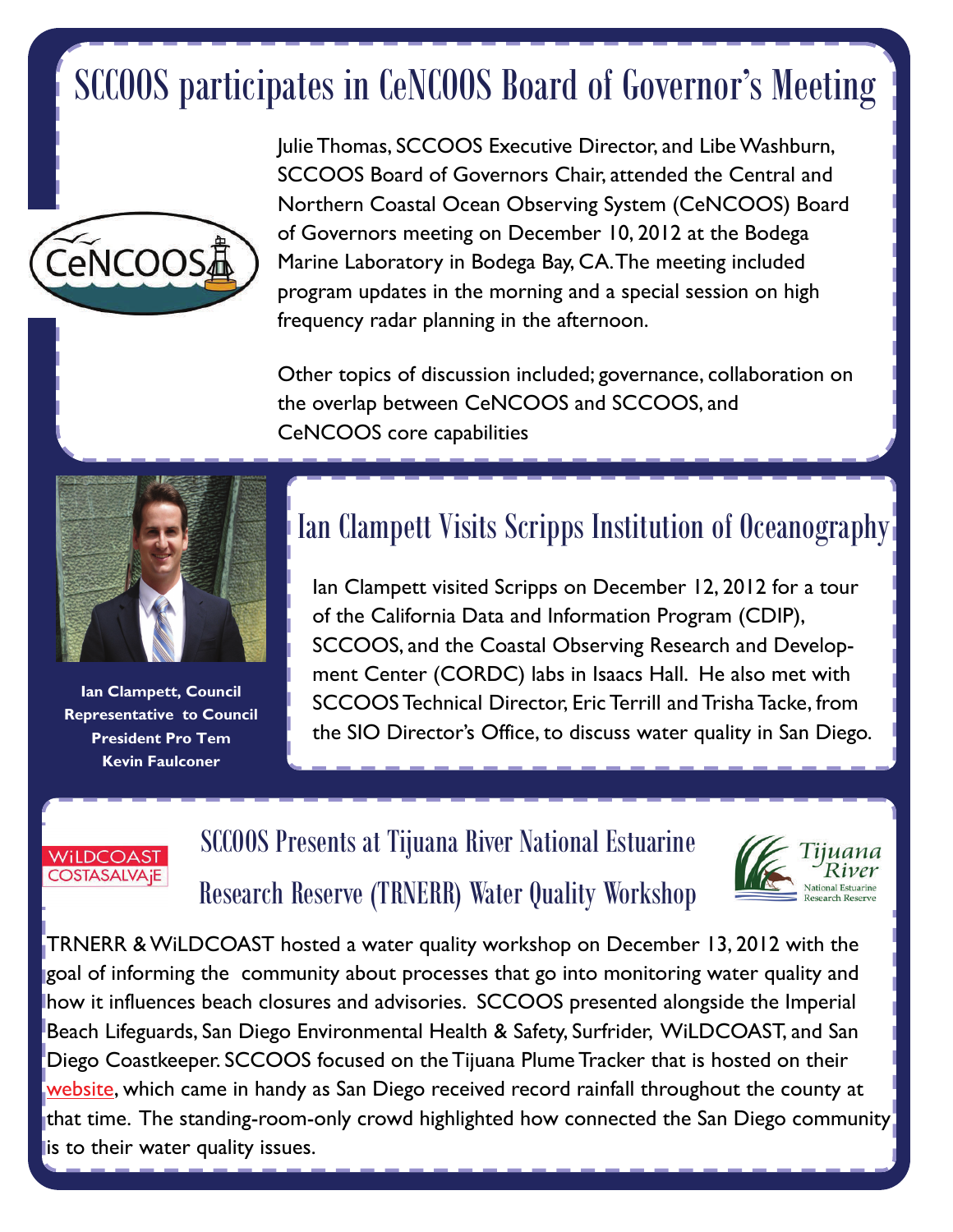## SCCOOS Completes Ocean Observing Training at Southern California

### Coastal Water Research Project (SCCWRP) Program Office in Costa Mesa, CA

SCCOOS program staff provided a full day of training On Decemebr 12, 2012 to an audience from the California State Water Board, California State Coastal Conservancy, Navy, Reef Check, City of Los Angeles, Aquatic Bioassay & Consulting, CA Department of Fish and Wildlife, and the MPA Monitoring Enterprise.

The coordination of all three trainings came from Johanna Weston, a Sea Grant Fellow at the State Water Resource Control Board, with the goal of constructing a useful course to provide an overview and training on how to understand and utilize online ocean observing data sets and products.

The first half of the day addressed which products and applications are available that could be useful to Water Board (SWRCB) employees. Overview slides and live demos were used so attendees could see how to access the data/visualizations. The second half of the day was designed to walk through the specific case studies explaining how products were used in actual environmental events which facilitated an open discussion for feedback.

- The first training was in San Luis Obispo, CA at the SWRCB Region 3 program office
- The second training was in Costa Mesa, CA at the SWRCB region 9 program office
- The third training *will be taught by CeNCOOS staff* in Oakland, CA Region 2 program office on **January 8, 2013**

Questions concerning this course may be directed to **[Johanna Weston](mailto:JWeston@waterboards.ca.gov)** or (916) 327-8117 Questions concerning registration may be directed to **Jami Ferguson** or (916) 322-3235

[Register](http://www.trainingforce.com/6/lp/gowater.aspx?ot=8&otid=427) for the January 8 class today!